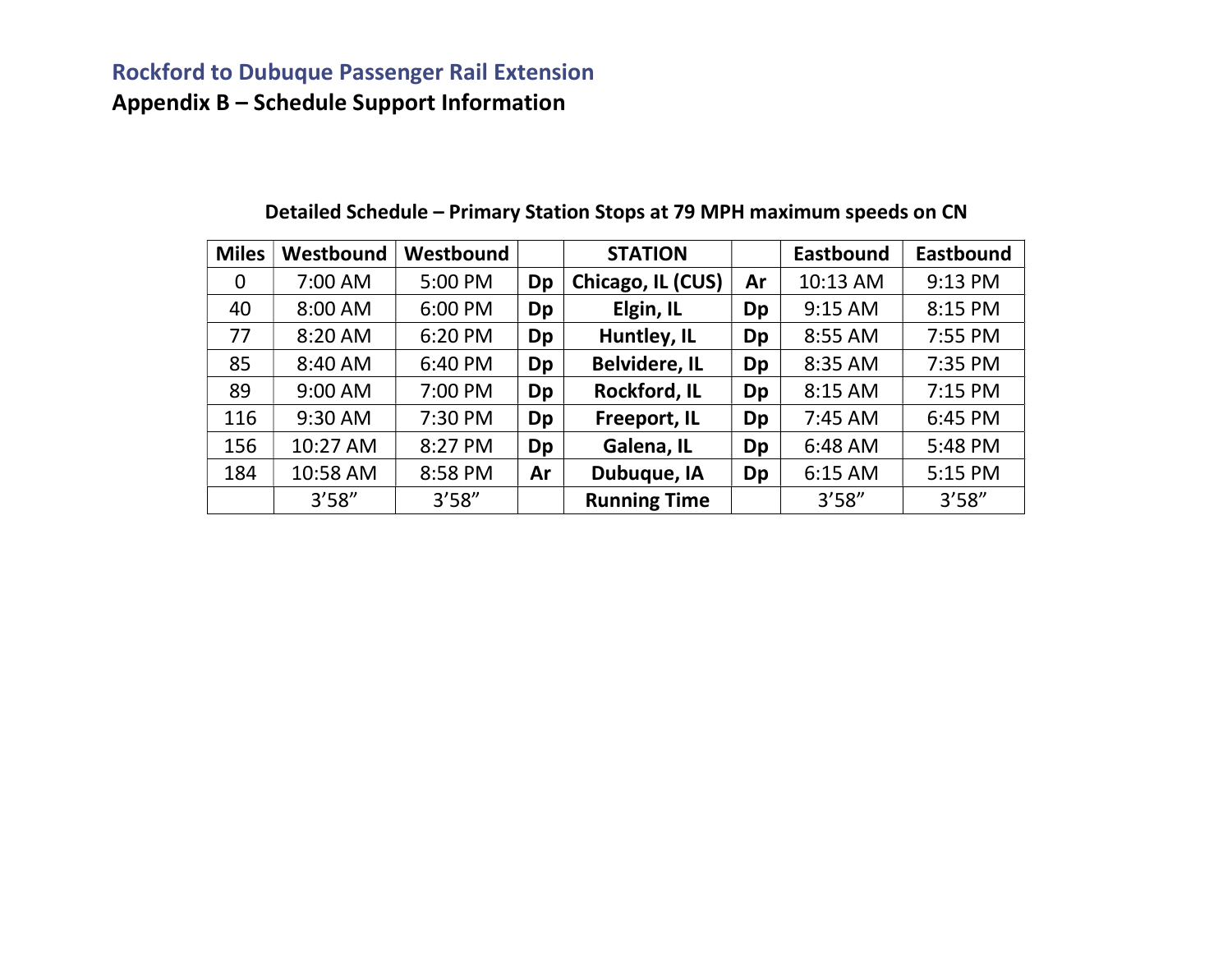Pure Run Time Train Performance Calculator Output Chart – Primary station stops at 79 MPH maximum speeds on CN

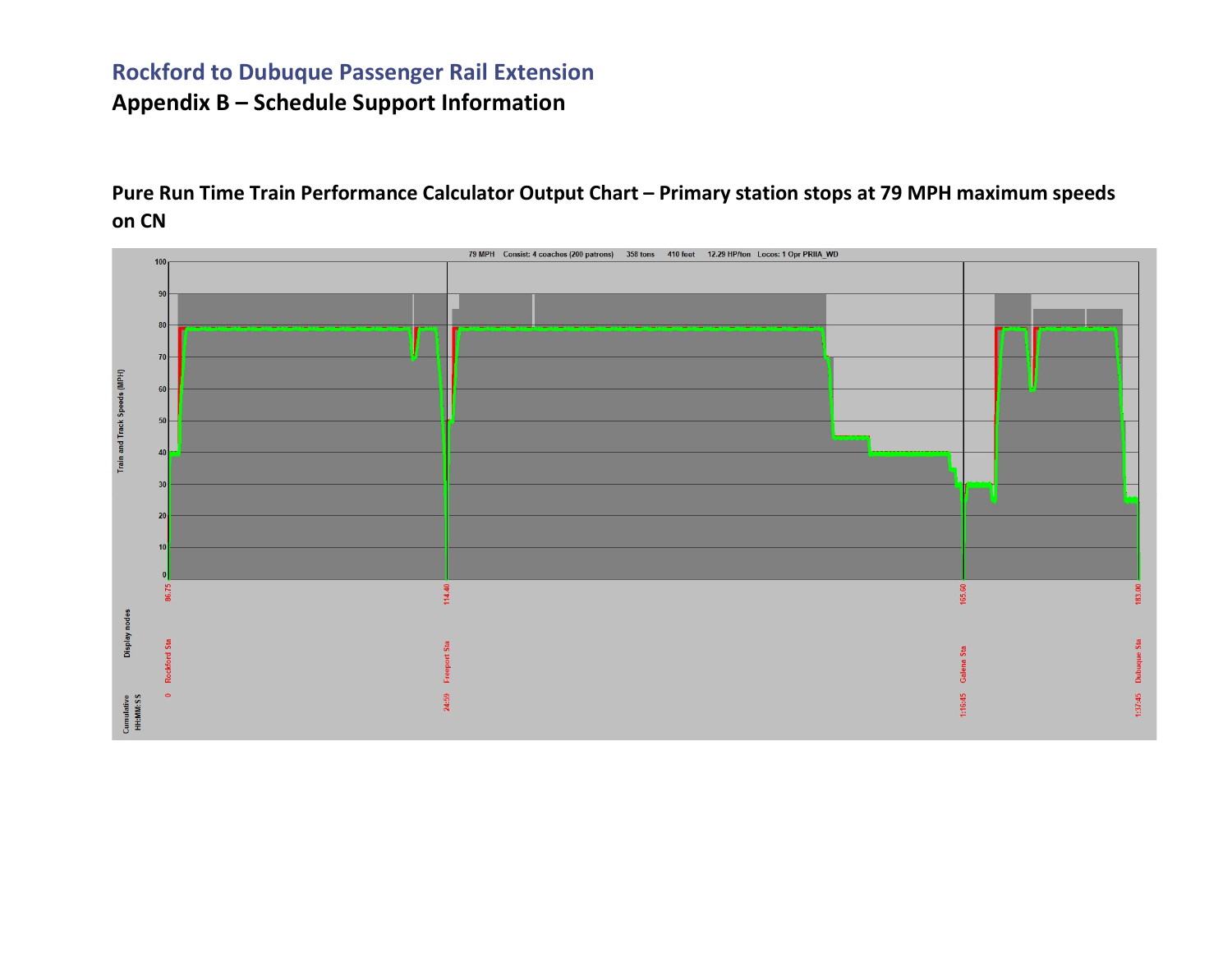Pure Run Time Train Performance Calculator Output Chart – Primary and select secondary station stops at 79 MPH maximum speeds on CN

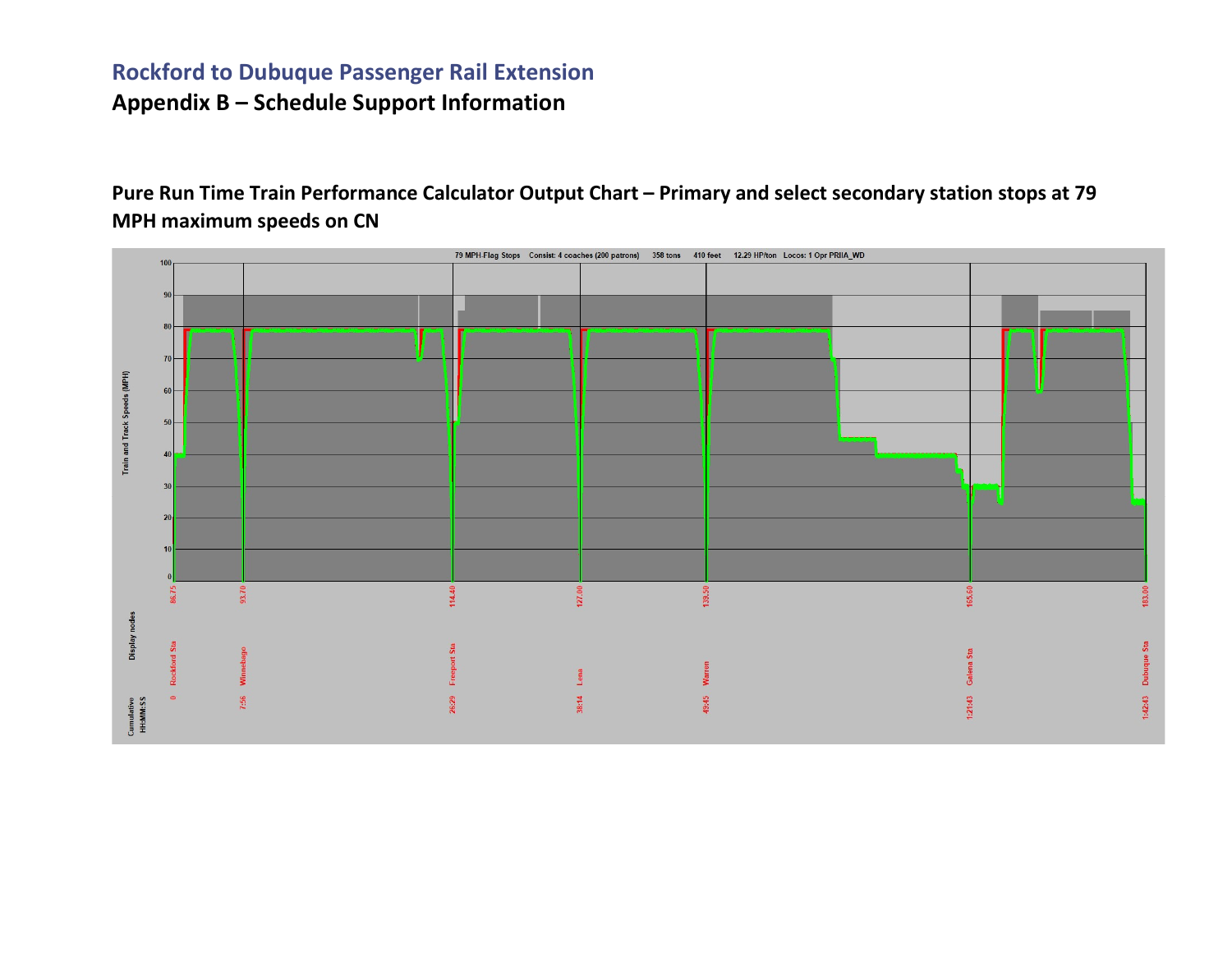Pure Run Time Train Performance Calculator Output Chart – Primary station stops at 90 MPH maximum speeds on CN